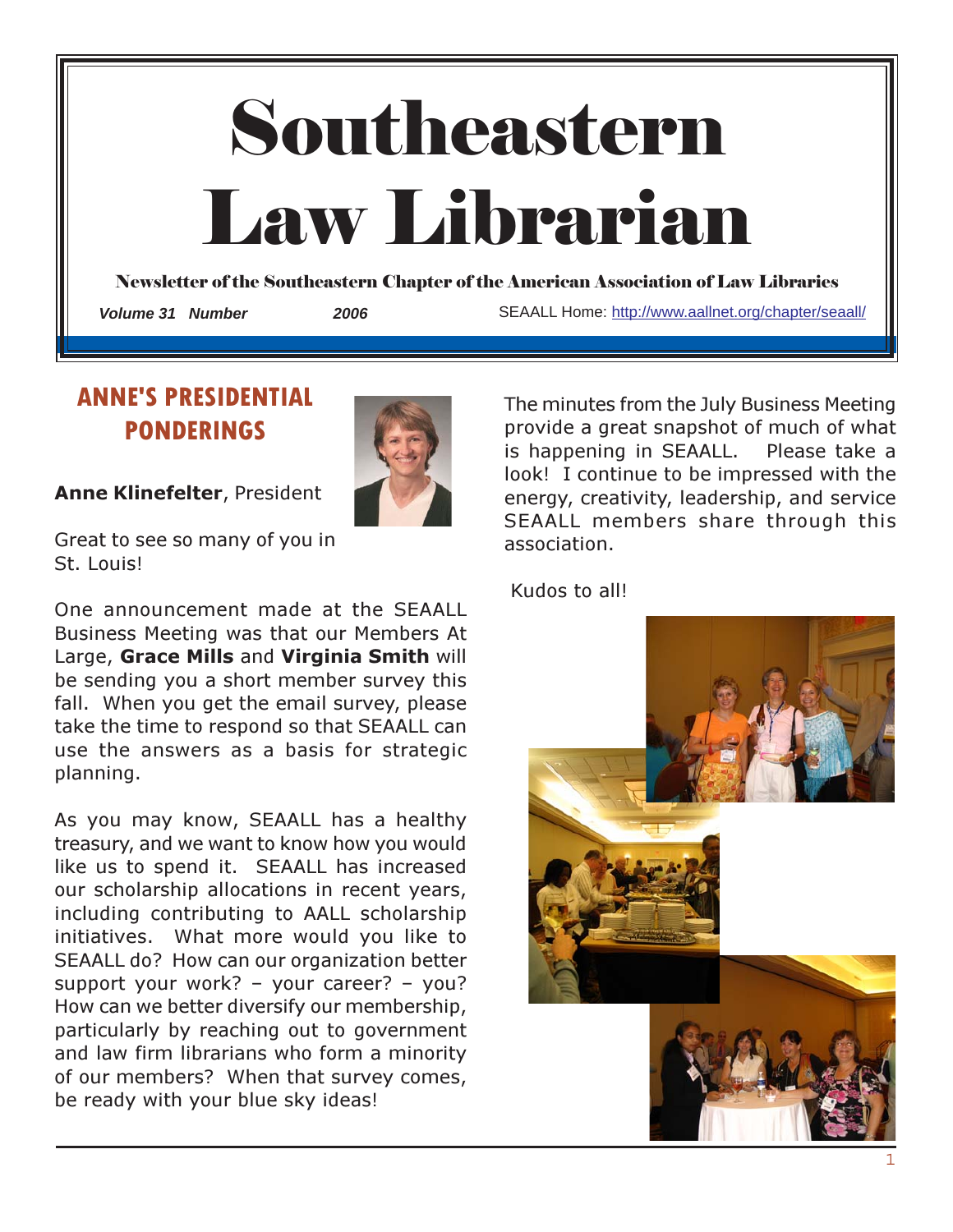

# SOUTHEASTERN LAW LIBRARIAN

The Southeastern Law Librarian (ISSN 0272-7560) is the official publication of the Southeastern Chapter of the American Association of Law Libraries. It is published quarterly and is distributed free to all SEAALL members. Editorial comments or submissions should be sent to:

Steven Melamut Information Technology Services Librarian Kathrine R. Everett Law Library University of North Carolina Chapel Hill, NC 27599-3385 (919)-962-1195 melamut@email.unc.edu

Submissions may be sent in hardcopy or electronic format. Direct transmission via electronic mail is preferred, but all standard size diskettes are acceptable, if delivered in IBM-based Wordperfect, Word, or plain ASCII format.

Newsletter Deadlines are: Winter January 30, 2006 Spring April 30, 2006 Summer July 31, 2006 Fall November 30, 2006

The opinions in the columns are those of the authors and do not necessarily represent those of SEAALL. The Southeastern Law Librarian is not copyrighted; however, permission should be sought from the authors and credit given when quoting or photocopying materials from the publication.

# **Contents**

- 1 Anne's Presidential Ponderings
- 2 Southeastern Law Librarian
- 3 SEAALL Officers
- 4 SEAALL Briefs
- 5 From The Editor
- 6 Call For Seaall Nominations

7 Willy Wonka and the Rare Book **School** 

8 SEAALL Government Relations Committee

9 Research Means...

10 AALL Government Relations **Committee** 

- 10 Meeting Minutes
- 11 SEAALL Financial Statement
- 12 Notes on the financial report
- 14 SEAALL Committees 2005-2006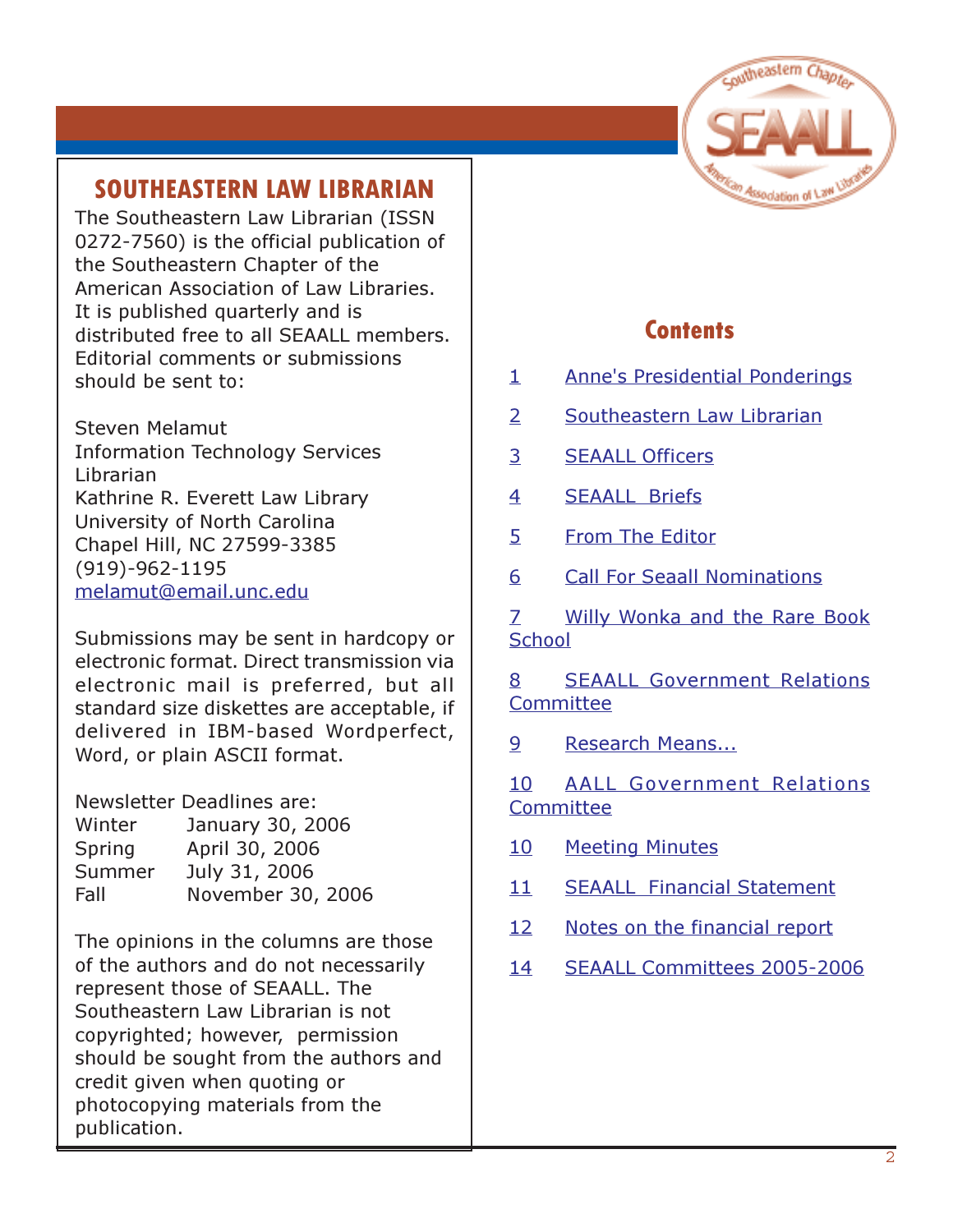# SEAALL OFFICERS

#### PRESIDENT Anne Klinefelter

Associate Director and Clinical Professor of Law Kathrine R. Everett Law Library University of North Carolina at Chapel Hill Campus Box #3385 Chapel Hill, NC 27599 Telephone: (919) 962-6202

Fax: (919) 962-1193 E-mail: klinefel@email.unc.edu

#### VICE-PRESIDENT/PRESIDENT-ELECT Kenneth J. Hirsh

Director of Computing Services Duke University School of Law Box 90366 Durham, NC 27708-0366 Telephone: (919) 613-7155 Fax: (919) 613-7231 Email: ken@law.duke.edu

#### **SECRETARY** Sally Wambold

Technical Services Librarian Law School Library University of Richmond Richmond, VA 23173 Telephone: (804) 289-8226 Fax: (804) 287-1845 Email: swambold@richmond.edu

#### TREASURER John P. Bissett

Catalog Librarian Washington and Lee University Lewis Hall Lexington, Va. 24450 Phone: (540) 458-8546 Fax: (540) 458-8967 Email: bissettj@wlu.edu

#### IMMEDIATE PAST PRESIDENT Pamela E. Deemer

Assistant Law Librarian, Cataloging & Acquisitions Services Emory University Hugh F. MacMillan Law Library 1301 Clifton Road Atlanta, GA 30322-2780 Phone: (404) 727-0850 Email: libped@law.emory.edu

# MEMBERS-AT-LARGE

Grace M. Mills

**Director** Florida A & M University, College of Law Library One North Orange Avenue Orlando, FL 32801 Telephone: (407) 254-3271 Fax: (407) 254-3273 Email: grace.mills@famu.edu

#### Virginia L. Smith

Director of Information Resources Womble Carlyle Sandridge & Rice One West Fourth Street Winston-Salem, NC 27101 Phone: (336) 721-3794 Fax: (336) 726-9015 Email: vsmith@wcsr.com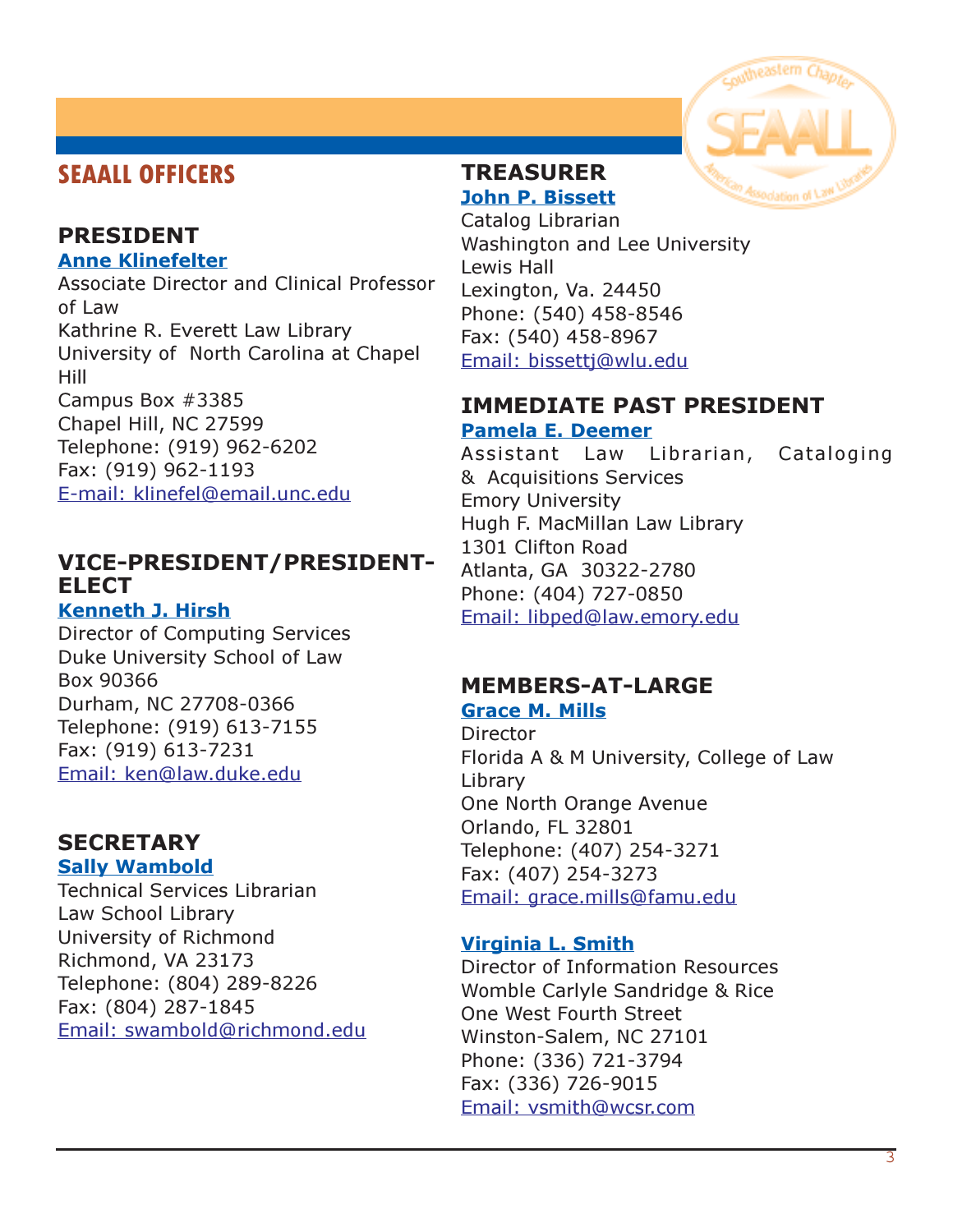# outheastern

#### SEAALL BRIEFS compiled by Karin Den Bleyker Email: dbleyker@mc.edu

#### Florida

#### Nova Southeastern University

We recently added two new staff members. Robert Hudson, Reference & Instructional Services Librarian, joined the staff in June 2006 while Meg Kribble joined the staff as a Reference Librarian in July.

#### Kentucky

#### University of Kentucky

Helane Davis has been appointed as Law Library Director and Assistant Professor of Law at the Alvin D. Evans Law Library, University of Kentucky College of Law. Previously, she was Associate Director and Head of Public Services, and Interim Director of the Library.

#### North Carolina

#### University of North Carolina School of Law

After over 21 years as Director, Laura N. Gasaway left the Kathrine R. Everett Law Library this July to become Associate Dean for Academic Affairs of the University of North Carolina School of Law. With 38 years as a law librarian and 34 years as a library director, Lolly is well known as a leader in librarianship and in the legal profession, particularly as an expert on libraries and copyright. Anne Klinefelter, the library's Associate Director, is now serving as Acting Director. A search for the permanent director will be conducted beginning in the fall.

**Steve Melamut** has been tapped to serve as Acting Assistant Dean for Information Technology in the UNC School of Law. Steve has been the Information Technology Services Librarian for the past two years in the Law Library at UNC, and was previously Reference/Internet Services Librarian. Steve continues to support the Law Library (and SEAALL) while he takes on new responsibilities in his acting role.

#### Tennessee

#### University of Tennessee

Sibyl Marshall was recently appointed Head of Public Services at the University of Tennessee Joel A. Katz Law Library. She had previously served as both Reference Librarian and Acting Head of Public Services. Prior to coming to UT she was a Reference Librarian at Mercer University Law Library.

**Patti Ogden** has joined the faculty of the University of Tennessee Joel A. Katz Law Library as Reference and Educational Services Librarian. Prior to coming to UT she was a Research Librarian at the University of Notre Dame Law Library.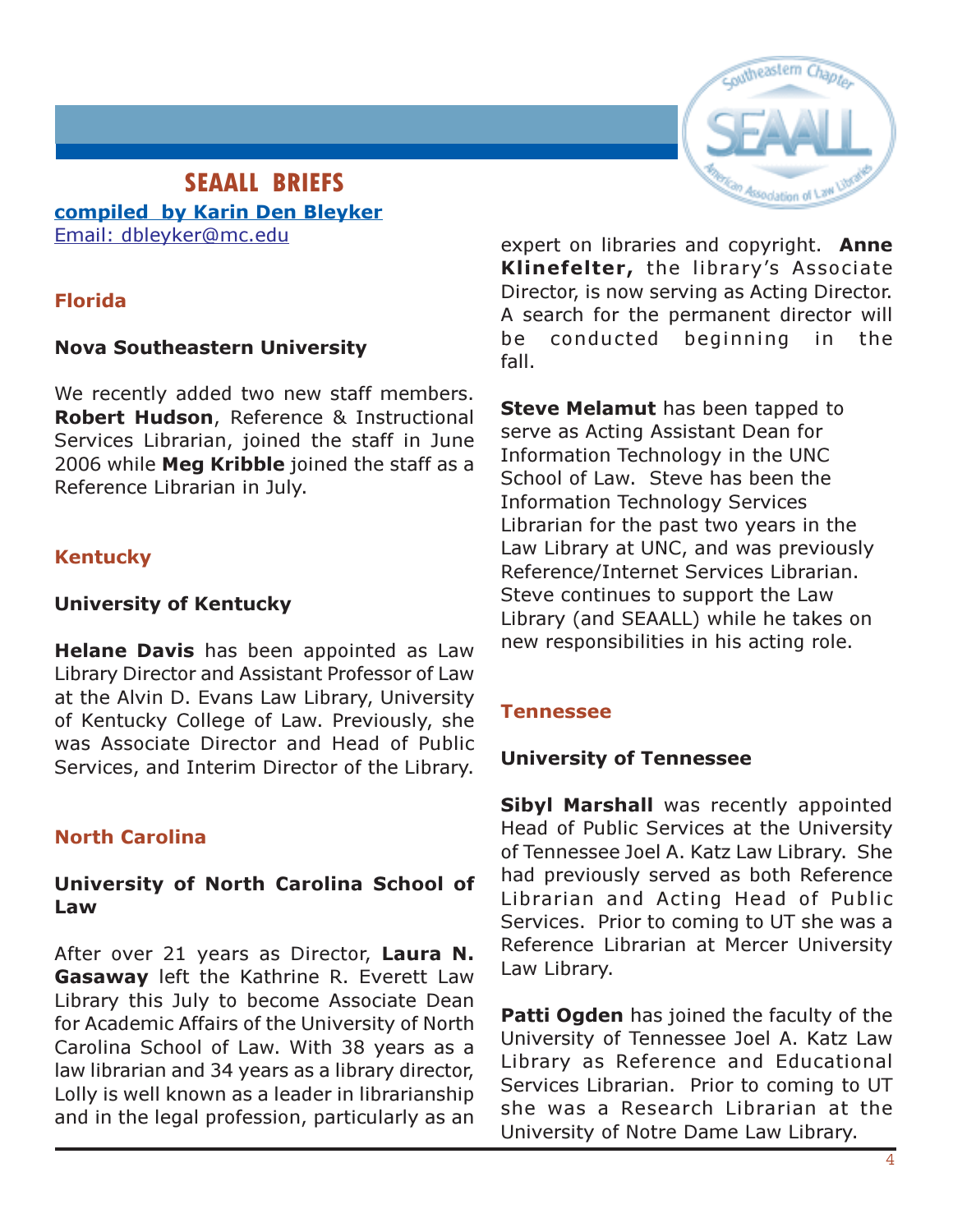





coutheastern Chapte

Association of \

# FROM THE EDITOR

Please think about submitting articles and news to the newsletter. Share interesting projects and news from your library with the SEAALL membership. Make this your newsletter!!

We are trying new types of articles and content, so your feedback is important.

Send your submission or comments to melamut@email.unc.edu

Thank you to Maureen Eggert from Wake Forest University School of Law and Margaret Hall from the University of North Carolina School of Law for contributing photographs taken at AALL in St Louis.



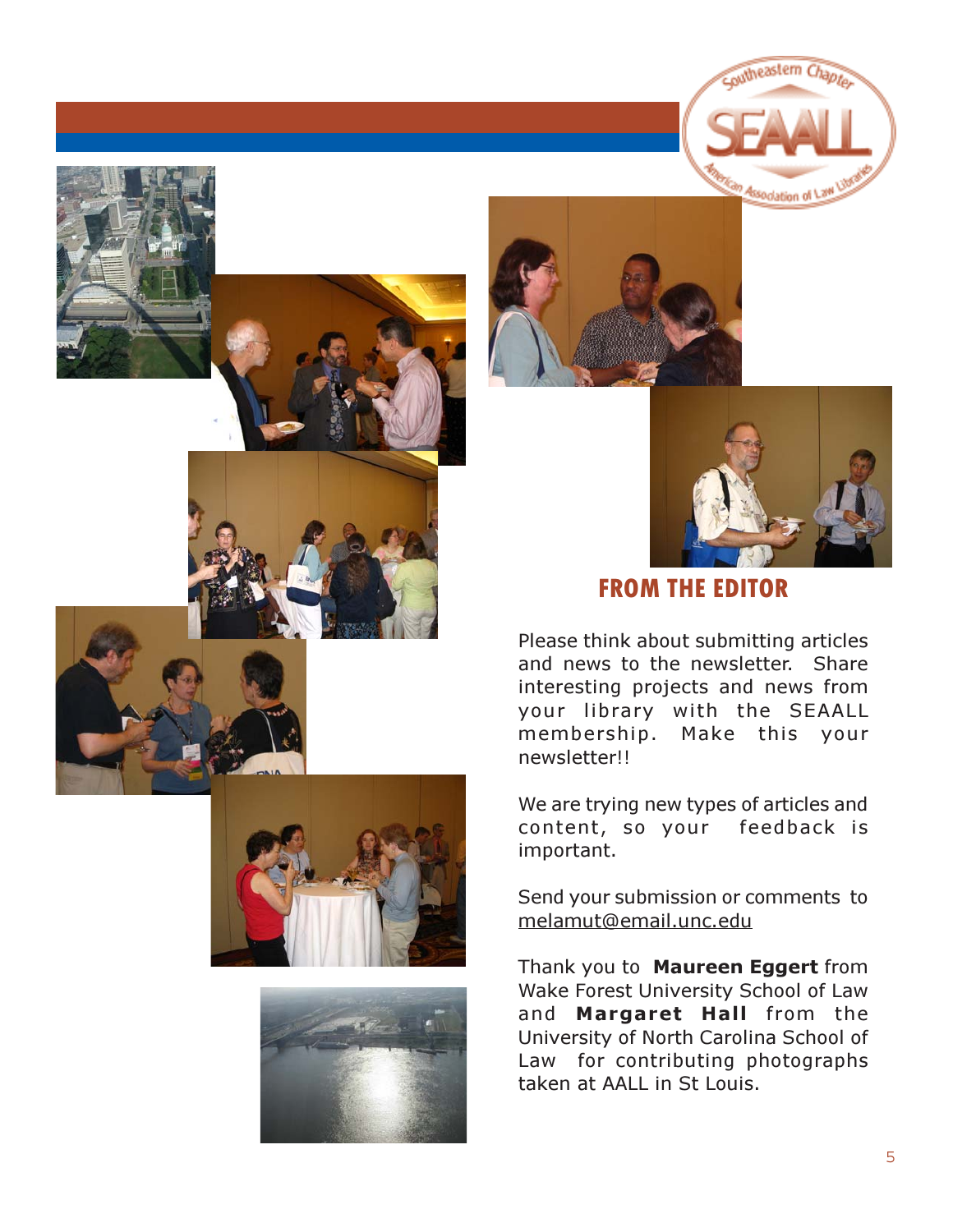

# CALL FOR SEAALL NOMINATIONS

Do you know someone (including yourself) who is ready to give back to the SEAALL Chapter through service as an officer? It is a wonderful way to contribute to the professional development of fellow law librarians and to improve services to library users. Service as a SEAALL officer also provides an excellent opportunity to enhance the professional growth of members who have demonstrated leadership ability.

The Nominations Committee seeks your input on nominations for the following SEAALL positions:

#### Vice President/President-Elect

Treasurer

#### Member at Large

Detailed information regarding terms of office and duties of these offices is available in the SEAALL Handbook at: http://www.aallnet.org/chapter/seaall/handbook/ We encourage SEAALL members to contact any member of the Nominations Committee by October 15 with the names of SEAALL colleagues you think would be qualified candidates for these positions. We appreciate your help!

#### Carol Avery Nicholson, Chair,

Nominations Committee University of North Carolina at Chapel Hill Carol\_Nicholson@unc.edu

#### Carol Billings

Law Library of Louisiana cbillings@lasc.org

#### Kathy Crosslin

Kilpatrick Stockton LLP kcrosslin@kilpatrickstockton.com

#### Patricia Kidd

Howard University pakidd@law.howard.edu

#### Pedro Padilla-Rosa

University of Puerto Rico ppadilla@law.upr.edu



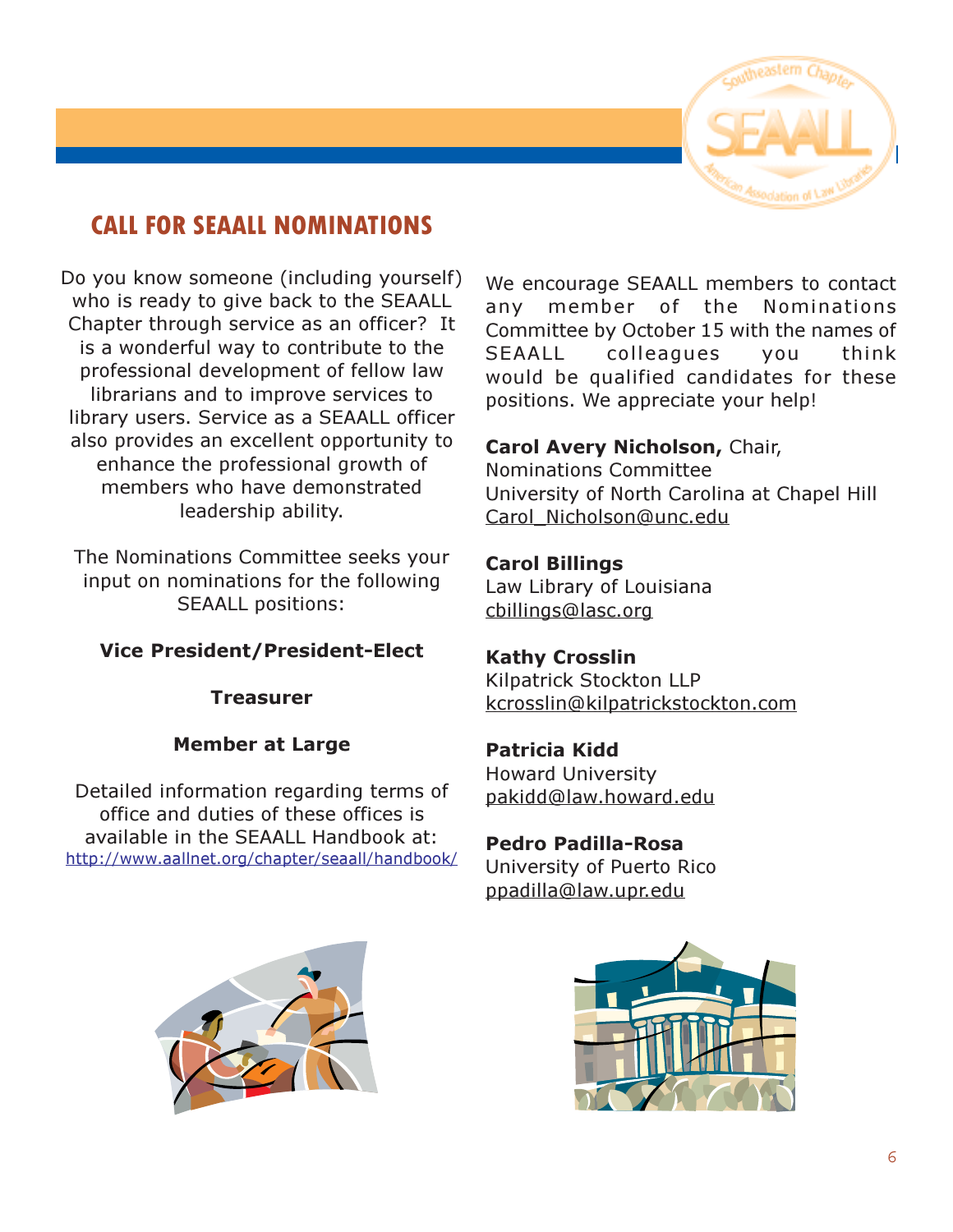# Willy Wonka and the Rare Book **School**

by Stacy Etheredge

Imagine if Willy Wonka not only owned chocolate factories but also operated other places that were near and dear to your heart. Turns out, he does. Well, for book lovers anyway (and, really, who else matters?). It's called The Rare Book School and last June I was able to attend a course there, thanks to a Lucile Elliott Scholarship from SEAALL. After I returned from my adventure someone asked me how it went; I replied that it was like being let loose in Willy Wonka's chocolate factory. I ran amuck in rare books and gorged myself on legal history for a week – with no adults in sight!

The Rare Book School was founded in 1983 and has been affiliated with the University of Virginia since 1992. Throughout the year RBS offers around 30 five-day courses, usually 5 at a time with a limit of 12 people per course. The classes focus on old and rare books, manuscripts, and special collections, and cover such topics as the history of books, the history of printing, bookbinding, cataloging, descriptive bibliography, and book illustration.

The course I took, Collecting the History of Anglo-American Law, was one that I had been pining away for ever since I became interested in law librarianship. We went on a whirlwind trip through the history of the production and distribution of law books, the principle bibliographies and reference books



in the field, collection development, acquisition issues, the development of the common law, the determinants of rarity of legal books and, oh, about a hundred other topics (illegible but enthusiastically written notes available). We had a nice variety of participants in our group, which included reference librarians, catalogers, library administrators, attorneys (including two solicitors from England), rare book collectors, and a book dealer. The different perspectives and experiences among us led to many an animated discussion but, thanks to our instructors, no imbroglios.

coutheastern

Sociation of

And by the way, lest you think that just anybody teaches at the Rare Book School, our instructors were Morris Cohen, former Professor of Law and Director of the law libraries at Harvard and Yale (that was before he retired ... in 1993!) and David Warrington, Librarian for Special Collections at the Harvard Law School. They managed to run the course with the precision of a military operation, which meant we actually got through all of the materials, but at the same time kept it engaging, lively, and fun. You couldn't find two nicer, sweeter and more welcoming guys, and I mean that sincerely.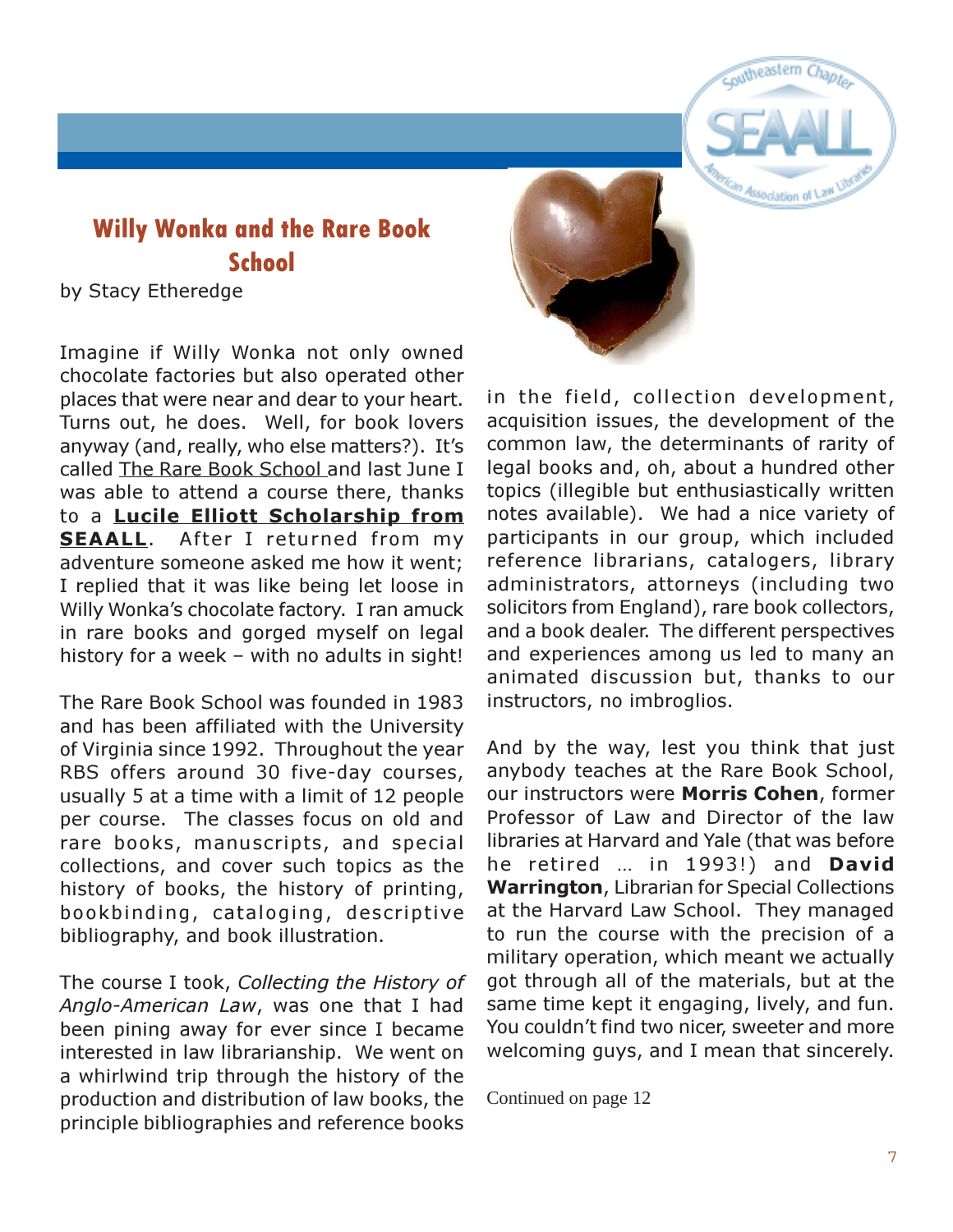

# SEAALL Government Relations **Committee**

A major part of the Government Relations Committee's job is to keep SEAALL members informed about what the federal government, and the state and local governments in our region, are doing to help or to hinder the free flow of information.

The national committee and representatives from AALL's Washington Office do most of the work in updating the law library on federal issues, but there are many local matters that might be of interest to our members and that you might want to bring to colleagues attention.

The committee has members from most of the SEAALL states and territories, but we still would like the help of our members. If you would like to let others in your state and region know about a matter of interest, please contact one of the committee members listed at the end of this article.

Examples of matters of local of interest in the past have included:

- 2004 Florida law libraries lost court filing fee's as a source of funding.
- ♦ 2005 A North Carolina Congressman introduces a federal bill to place restrictions on gay-themed books

Current local issues that may be of interest to our members include:

♦ Florida's continuing fight for library funding.

♦ In the past couple of months, Louisiana's struggle for a sufficient annual budget for to its libraries was resolved successfully, preventing the layoff of 14 State Library personnel and the cancellation of the Louisiana Book Festival.

Louisiana's Senate passed a concurrent resolution that asks both the House and Senate's Education Committees to study the possibility of creating a Louisiana Virtual Library Council

No matter where you are from, you have the opportunity to make your opinions about the Library of Congress' patron services known by filling out their survey at http:// osincsurvey.com/run/os1031oc

#### Alabama

Lowe, David University of Alabama Law Library E-mail: dlowe@law.ua.edu Phone: (205) 348-1111

#### District of Columbia

Kaufman, Billie Jo Pence Law Library, American University, DC E-mail: bkaufman@wcl.american.edu Phone: (202) 274-4374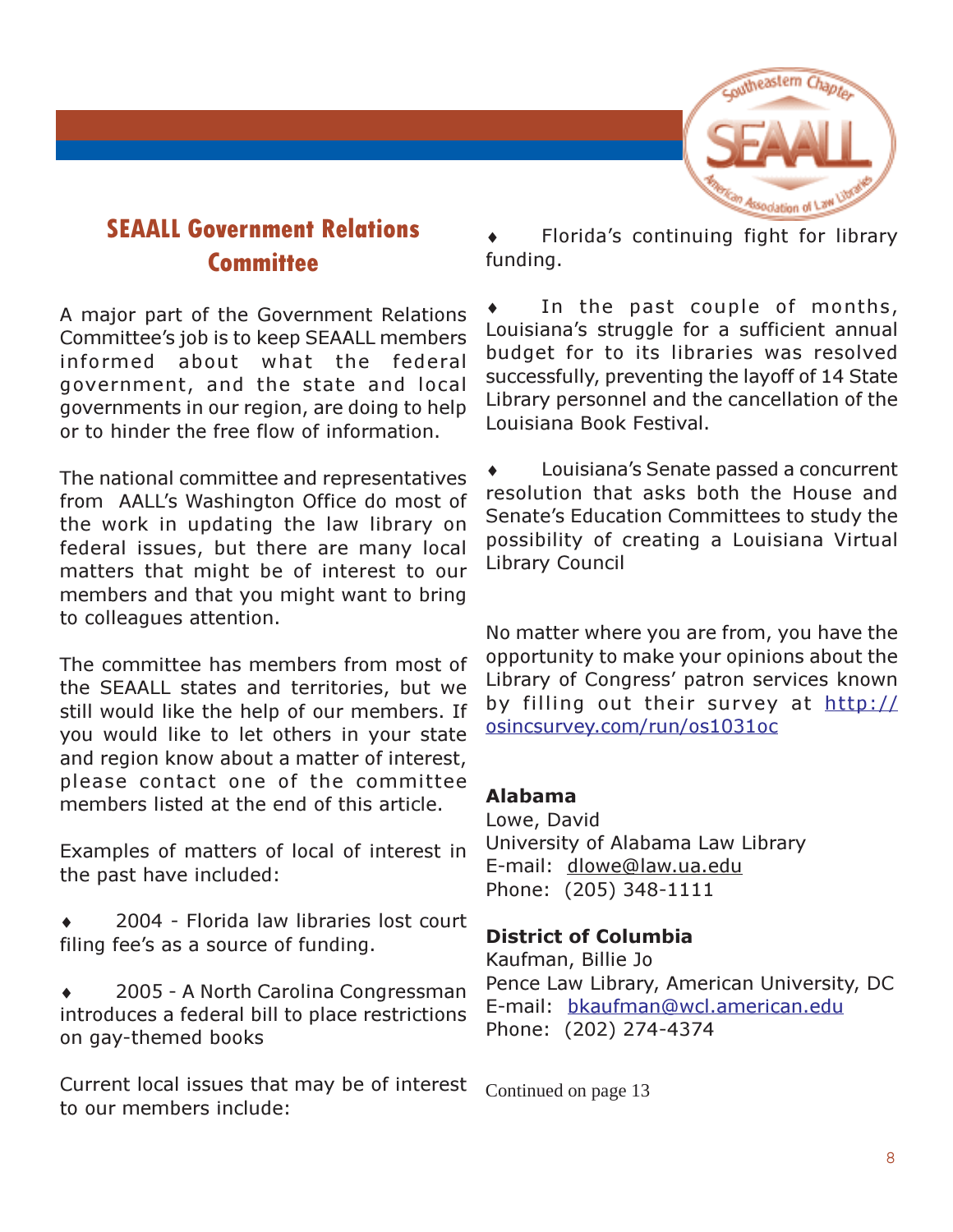

#### Research Means... by Deborah Schander SEAALL article

"Research means that you don't know, but are willing to find out," Charles F. Kettering said. The name "Kettering" always brings back special memories for me. I spent a year or so between college and law school working in Dayton, Ohio, the town where Mr. Kettering live for much of his adult life. He was so influential that the suburb of Kettering (just blocks away from my apartment) was named after him; it always seemed like there was little with which the Kettering family was not connected. And why shouldn't it be so? After all, Mr. Kettering was a hard worker with more than 300 patents to his name. The first time I read that statement of his – that research is being willing to find something out  $-$  I thought it perfectly described my internship this summer at Georgia State's law library.

My main interest in doing an internship was to gain practical experience, and Georgia State's law librarians have been more than willing to help me achieve this goal. Before coming here, I essentially had no practical knowledge of how a library worked, let alone a law library. My MLIS classes to date have been more theoretical in nature. Now as I near the end of my internship time, I realize just how much I've learned this summer.

The internship began with in-depth tours of all of the library's departments: public services (circulation and reference) tech services and electronic services. The librarians and staff took the time to explain their duties to me. Suddenly what I used to only have an amorphous understanding of started to become much clearer. My knowledge of the inner-workings of a law library continued to grow as I began working on a variety of projects: from migrating books' acquisitions holdings to their permanent holding records to researching for a literature review and helping to create new website content.

All of the projects I have been involved in this summer have helped me to prepare for when I work in a law library. After all, graduation is only about a year away. More than just prepping me for actual library tasks, I've also been able to get ready for library job interviews. Just recently I gave a 30 minute mock interview presentation to the librarians and staff as practice. I spoke about ways a library can help patrons who aren't computer savvy conduct electronic research. The current trend is certainly for providing information this way, and sometimes that is the only way to find it. So now, I not only have a presentation ready for upcoming interviews, but I was able to test drive it with practicing librarians.

And finally, there was the reference desk. It is often the public face of the library, and I was assigned to work there fairly quickly. The first several shifts were a bit scary. After all, who knew what sorts of questions a patron might ask me? But as I learned what resources are available and found out that, yes, I really could answer some of the questions I was asked rather easily, it wasn't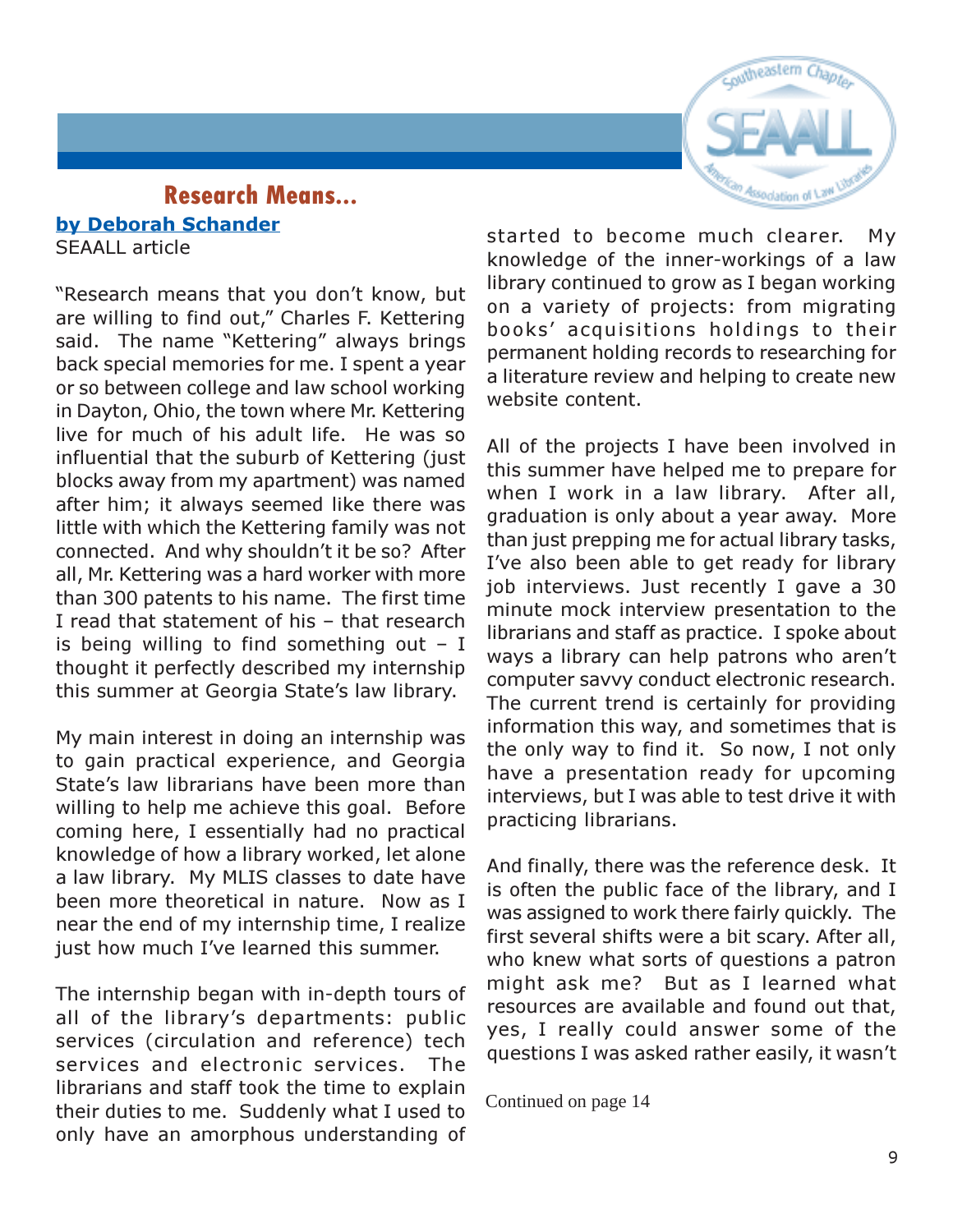# AALL Government Relations Committee



Representative to SEAALL from the Government Relations Committee

Allow me to introduce myself. My name is Sally Wambold, and I am the new liaison to SEAALL from the Government Relations Committee of AALL.

The mission of the GRC is to "monitor all federal and state legislative, regulatory, and judicial developments, WITH THE EXCEPTION OF COPYRIGHT, that would affect the Association, law librarianship, law libraries, or the dissemination of information, and shall advise the AALL Board and the AALL Washington Affairs Office about these issues." As the representative from the GRC to SEAALL, I invite you to advise me of any issues affecting your libraries, or SEAALL as a whole, that you feel should be brought to the attention of the Committee. At the same time, I will advise you of matters that affect SEAALL members and their libraries. Maureen Eggert, the SEAALL Government Relations Chair, and I will be in close consultation regarding the various issues that arise.

Feel free to contact me at the phone number or email address below. Thank you!

Sally Wambold Technical Services Librarian Law School Library University of Richmond VA 804-289-8226 FAX: 804-289-8226 swambold@richmond.edu

## Meeting Minutes

The Executive Committee has requested that the SEAALL website include both the original minutes for the General Business Meeting in Raleigh in April 2006 as prepared by Marian Parker (approved by the members in July 2006) and the CORRECTED minutes for the same meeting so that members could read them. The minutes were passed with inaccurate information. Anne Klinefelter will ask the members to approve the CORRECTED minutes at the Annual Meeting in Baton Rouge in 2007.

The orginal minutes are available at: http://www.aallnet.org/chapter/seaall/ minutes/2006\_04\_07.pdf

The corrected minutes are available at: http://www.aallnet.org/chapter/seaall/ minutes/2006\_04\_07\_revised.pdf



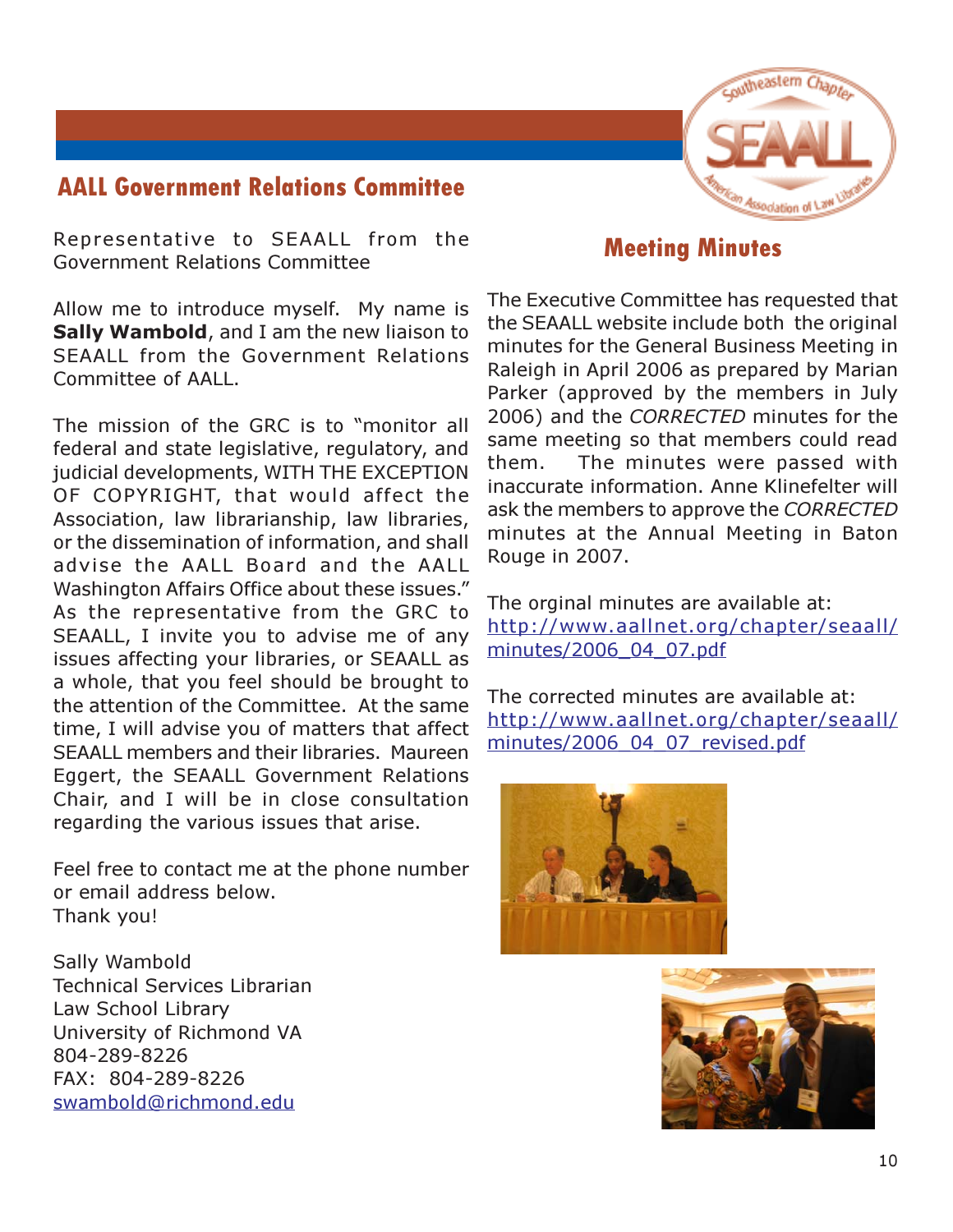# SEAALL FINANCIAL STATEMENT April - June 2006

#### **OPENING BALANCE \$106,532.68 RECEIPTS**

|                        | 2006 SEAALL Annual Meeting                        |           |             |              |
|------------------------|---------------------------------------------------|-----------|-------------|--------------|
|                        | Institute                                         | \$275.00  |             |              |
|                        | Registration                                      | 1,772.00  |             |              |
|                        | Sponsorship                                       | 863.32    |             |              |
|                        | Subtotal annual meeting                           |           | \$2,910.32  |              |
|                        | Correction to last Report (arithmetic error)      |           | 100.00      |              |
|                        | <b>Donations</b>                                  |           |             |              |
|                        | 2005-06 Hurricane Relief fund                     | 5.00      |             |              |
|                        | Subtotal donations                                |           | 5.00        |              |
|                        | Membership renewals                               |           |             |              |
|                        | Associate                                         | 200.00    |             |              |
|                        | Individual                                        | 1,160.00  |             |              |
|                        | Institutional                                     | 6,740.00  |             |              |
|                        | <b>Student</b>                                    | 50.00     |             |              |
|                        | Subtotal dues                                     |           | \$8,150.00  |              |
|                        | <b>Total Receipts</b>                             |           | \$11,165.32 |              |
|                        | <b>Working Balance</b>                            |           |             | \$117,698.00 |
| <b>EXPENSES</b>        |                                                   |           |             |              |
|                        | AALL 2005 annual meeting reimbursements (Paskoff) |           | \$635.00    |              |
|                        | Bank Service Charges (returned check)             |           | 5.00        |              |
|                        | Community Service Committee (gift certificate)    |           | 100.00      |              |
|                        | Contributions                                     |           |             |              |
|                        | AALL scholarships and grants                      | 3,000.00  |             |              |
|                        | George A. Strait Minority Scholarship             | 1,500.00  |             |              |
|                        | Triangle Area YMCA                                | 250.70    |             |              |
|                        | Subtotal contributions                            |           | 4,750.70    |              |
|                        | Florida Dept. of State (Non-profit filing fee)    |           | 61.25       |              |
|                        | <b>Office Supplies</b>                            |           | 28.34       |              |
|                        | Postage and Delivery                              |           | 111.69      |              |
|                        | Printing and Reproduction                         |           | 36.25       |              |
|                        | Reimbursements                                    |           | 152.48      |              |
|                        | Scholarships and Grants                           |           |             |              |
|                        | Lucille Elliott Scholarship                       | 695.00    |             |              |
|                        | Subtotal scholarships                             |           | \$695.00    |              |
|                        | <b>SEAALL Annual Meeting 2006</b>                 |           |             |              |
|                        | Barbeque - Moore Square                           | 6,682.72  |             |              |
|                        | Conference hotel-Sheraton Raleigh                 | 24,863.38 |             |              |
|                        | General reimbursements                            | 636.06    |             |              |
|                        | Honoraria                                         | 600.00    |             |              |
|                        | Programs                                          | 1,916.83  |             |              |
|                        | Reception - Museum                                | 7,783.48  |             |              |
|                        | Speaker expenses                                  | 3,140.38  |             |              |
|                        | <b>Subtotal Annual Meeting</b>                    |           | \$45,622.85 |              |
|                        | <b>Total Expenses</b>                             |           | \$52,198.56 |              |
| <b>CLOSING BALANCE</b> |                                                   |           |             | \$65,499.44  |
|                        | <b>Bank of America CD</b>                         |           |             | \$3,382.01   |
|                        | <b>Fidelity Investments</b>                       |           |             | \$5,708.00   |
| <b>TOTAL ASSETS</b>    |                                                   |           |             | \$74,589.45  |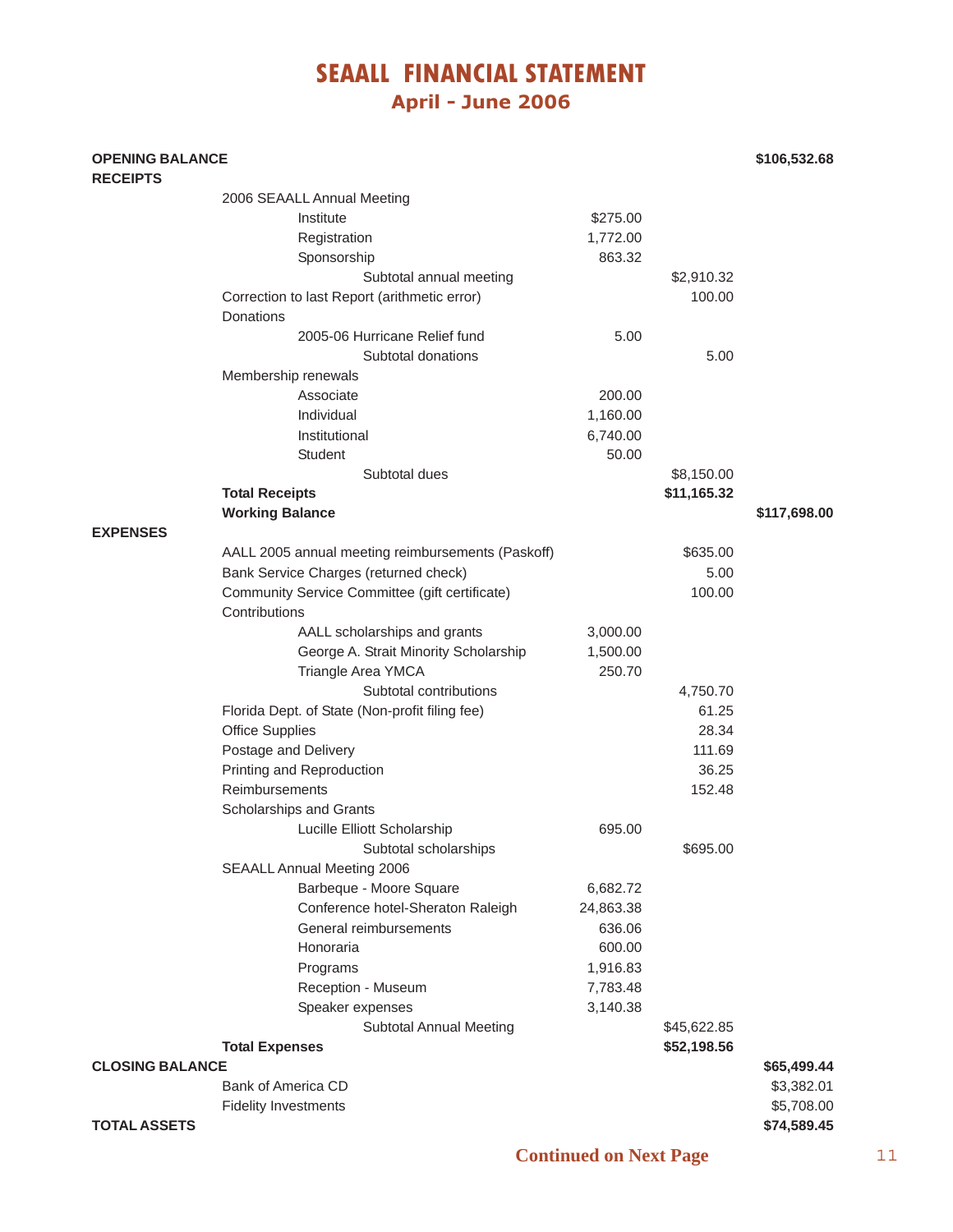

#### Notes on the financial report

#### Receipts:

 The "correction to last report" is to remedy an arithmetic error in the transfer from accounting software to Excel report, a partially manual tast. It was not an error in the books. The result was an under-reporting of assets in the April report.

#### Expenses:

 The AALL 2005 annual meeting reimbursement was to our San Antonio Chapter VIP, Beth Paskoff, whose original reimbursement request had been sent to Georgia Chadwick immediately before Hurricane Katrina struck, and was never received.

 SEAALL contributed \$4500.00 to AALL - \$1500 each to the Strait fund, the Centennial fund, and the general scholarship fund.

 The final Lucille Elliot scholarship for 2005-2006 was awarded early in 2006 but was not able to be paid until later, due to the circumstances of its intended use.

 Annual meeting expenses are not yet complete as some speaker reimbursement requests have not been received. To date the meeting expenses have totaled \$55,278.61, while income from the meeting came to \$63,720.32.

Continued from page 7

Their love of this subject and of their work shined throughout and was inescapably contagious.

Attending this course at the Rare Book School was absolutely a dream come true for me. But I could not have done it without the assistance of the Lucile Elliott scholarship, and I will be forever grateful to SEAALL for that opportunity. I plan on returning to RBS to take Introduction to Special Collections Librarianship. And possibly The Printed Book in the West To 1800. And if I take that one then I'll have to take The Printed Book in the West Since 1800.

I think SEAALL better come up with some more scholarships.





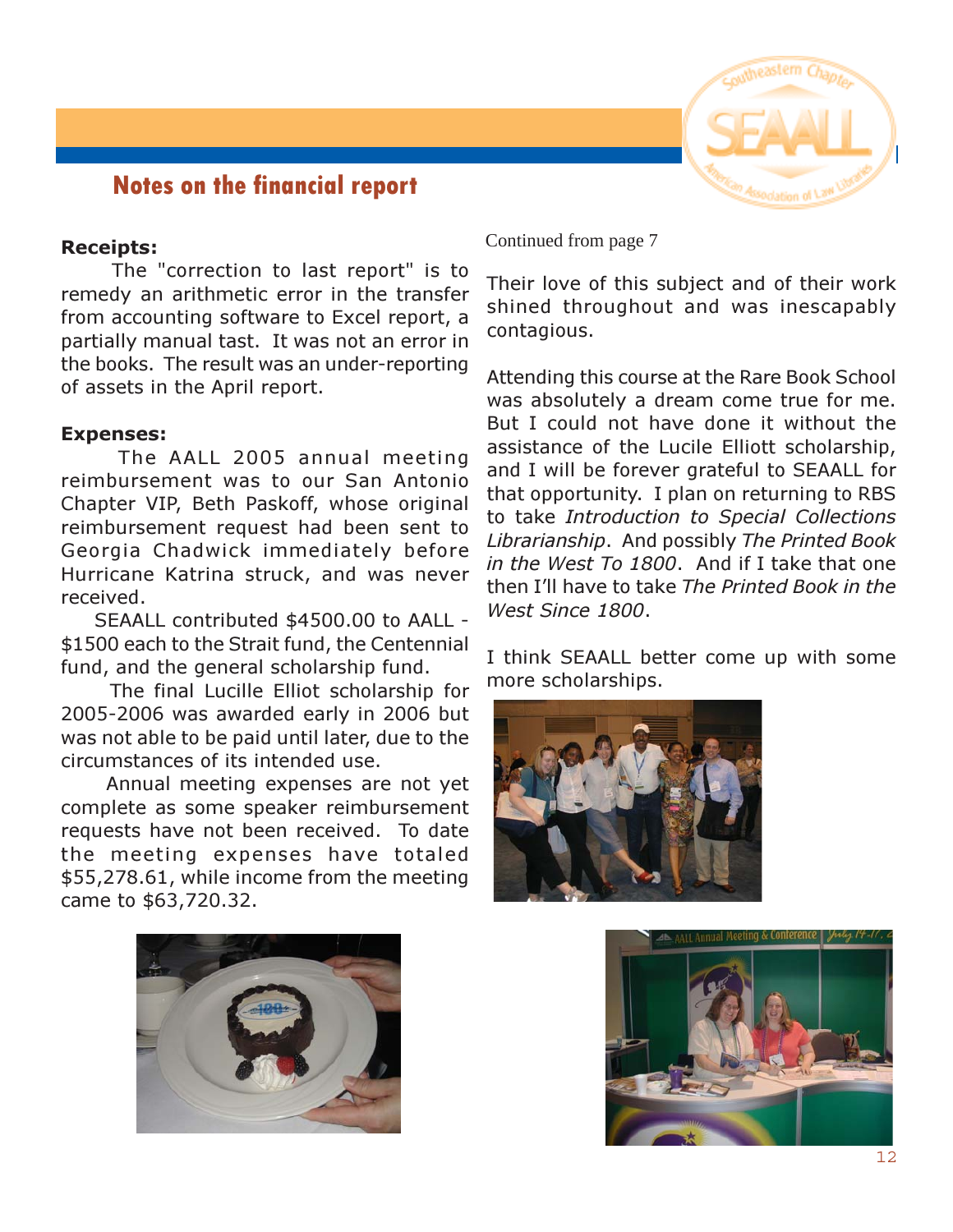

#### Florida

Manning, Colleen Florida Coastal School of Law E-mail: cmanning@fcsl.edu Phone: (904) 680-7677

#### Georgia

Hudson, Chris Hugh F. MacMilllan Law Library, Emory **University** E-mail: cghudso@law.emory.edu Phone: (404) 727-0452

#### Kentucky

Davis, Helane University of Kentucky Law Library E-mail: hdavi4@email.uky.edu Phone: (859) 257-8351

#### Louisiana

Huddleston, Brian Loyola University of New Orleans School of Law E-mail: bhuddle@loyno.edu Phone: (504) 861-5483

**Mississippi** Walter, Thomas Mississippi College School of Law Library E-mail: walter@mc.edu Phone: (601) 925-7120

#### North Carolina, Chair

Maureen A. Eggert Wake Forest School of Law Professional Center Library E-mail; meggert@law.wfu.edu

Phone (336) 758-5072

South Carolina

Christine Sellers student member E-mail: christiensellers@yahoo.com Phone: () -

#### Tennessee

Tesar, Linda Alyne Queener Massey Law Library, Vanderbilt University E-mail: L.tesar@law.vanderbilt.edu Phone: (615) 322-0022

#### Virginia

Dockendorf, Dee Dee Virginia State Law Library E-mail: ddockendorf@courts.state.va.us Phone: (804) 786-2075

#### West Virginia

Fredette, Kevin West Virginia University College of Law Library E-mail: Kevin.fredette@mail.wvu.edu Phone: (304) 293-7640

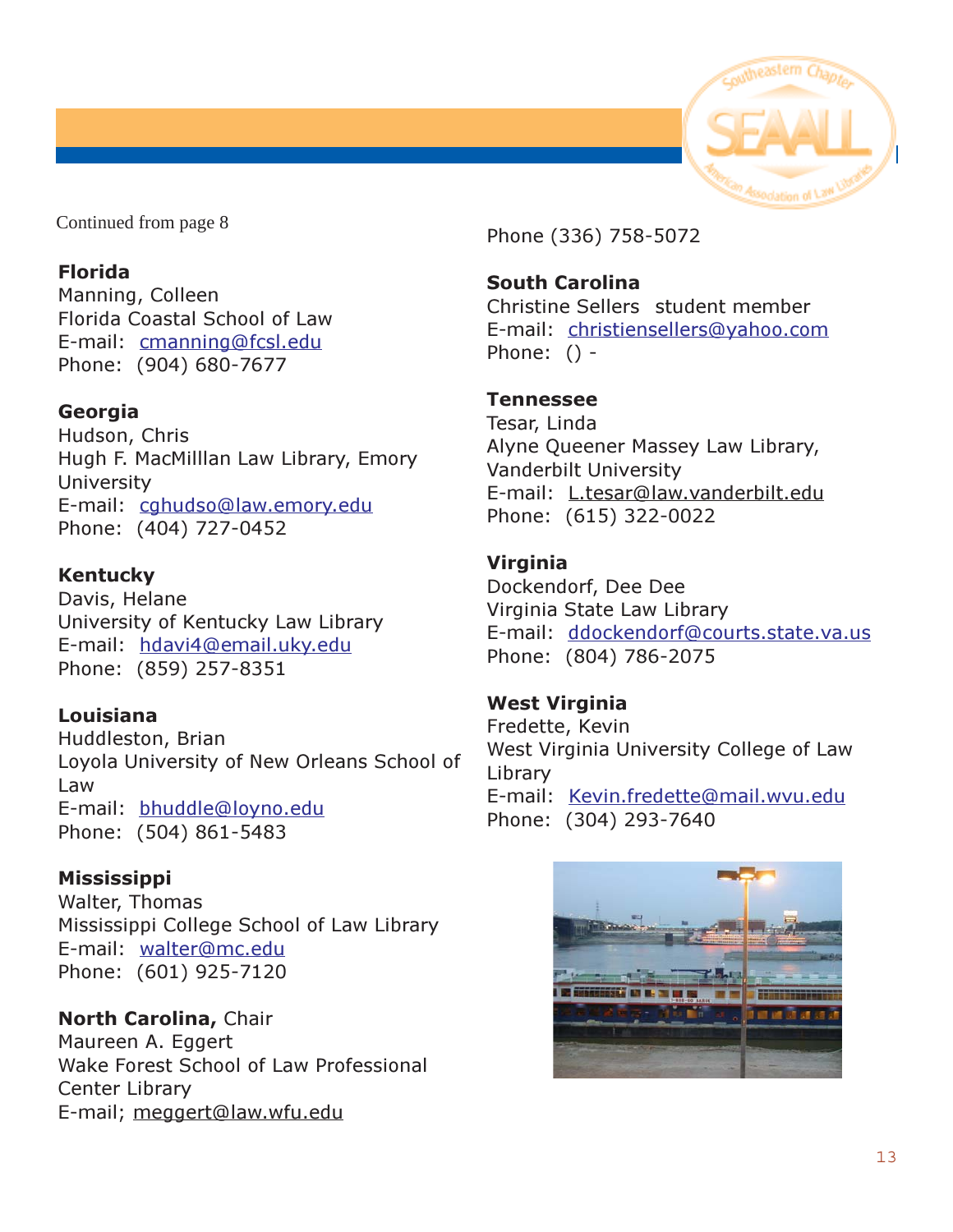

quite so scary a prospect. As my internship comes to an end, I've come to realize something: I still don't know everything, and there will always be new questions, but now I can say, like Charles F. Kettering, "I don't know, but I'm willing to find out with you."

Deborah Schander is a 3L at Florida State University, where she is also getting her MLIS. She is hoping to complete both degrees by the end of next summer. She likes creamer with a hint of coffee, walking late at night and cooking with lots of garlic.

# SEAALL COMMITTEES 2005-2006

#### Articles and Bylaws

Reviews and revises Chapter articles of incorporation as directed by the Executive Committee.

Pam Deemer, Hugh F. MacMillan Law Library, Emory University. Chair (Immediate Past President) **Ismael Gullon, Furman Smith Law** Library, Mercer University Ken Hirsh, Duke University School of Law (Vice-President/President-Elect) Anne Klinefelter, Kathrine R. Everett Law Library, University of North Carolina at Chapel Hill (President)

#### Community Services Committee

Identifies, promotes, and implements nonpolitical volunteer and community service activities. Terrye Conroy, University of South Carolina, Chair (2007) Rhea Ballard-Thrower, Howard University (2007) Marcia Burris, Ogletree, Deakins, Nash, Smoak and Stewart **Scott DeLeve, Law Library University of** Mississippi (2008) Marin Dell, Florida State University Law Library (2008) **Stephanie Dooley, Kennedy Covington** (2008) Margaret Hall, Kathrine R. Everett Law Library University of North Carolina at Chapel Hill (2008)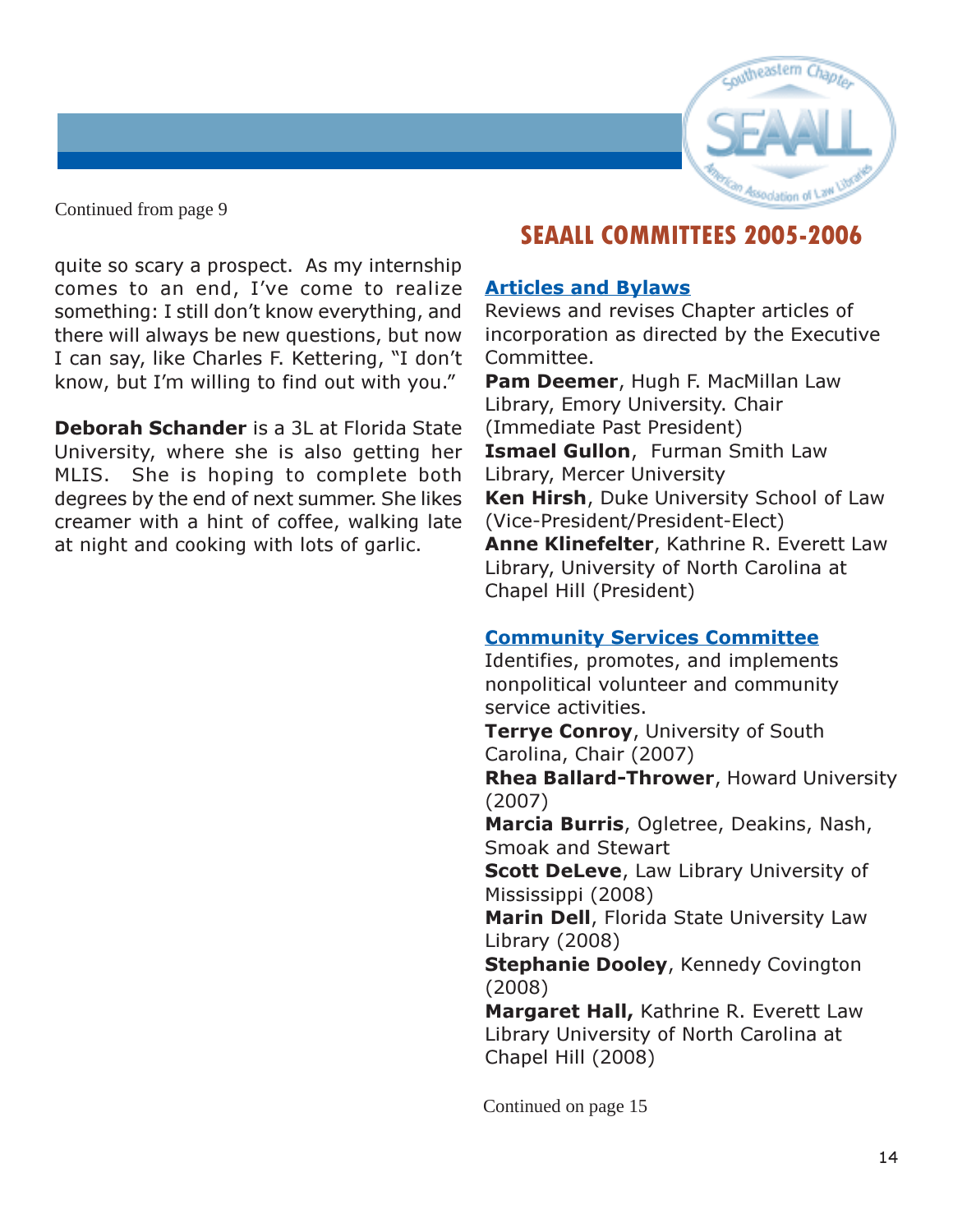

**Susan Lewis-Somers, Pence Law Library** American University (2008)

Donna Nixon, Duke University School of Law (2008)

Sally Wambold, Law School Library University of Richmond **Lillian Weeks, Campbell University Law** Library (2008)

#### Education and Publications

Responsible for the development of publications for the benefit of the Chapter's members; also, responsible for developing SEAALL program proposals for the AALL annual meeting. (2 year term) Rebecca Trammel, University of Kentucky Law Library, Chair Carol Billings, Law Library of Louisiana (2007)

Scott Childs, Kathrine R. Everett Law Library, University of North Carolina at Chapel Hill (2007)

Veronica Foster, Georgetown Law Library (2008)

Nancy Johnson, Georgia State University Law Library (2007)

Leslie Diana Jones, George Washington University Law Library

David Lehmann, Coleman Karesh Law Library, University of South Carolina (2008)

**Elizabeth Outler, Levis College of Law** Legal Information Center, University of Florida (2008)

Cathy Polombi, University of Virginia Law Library (2007)

Adeen Postar, Pence Law Library, American University (2008)

Colleen Williams, Georgia State Univ. Law Library (2008)

#### Government Relations

Monitors legislative, regulatory and judicial developments that affect SEAALL, the practice of law librarianship or the creation and dissemination of information for the states in the southeast region of the U.S. This committee keeps the membership informed by print and electronic means. (2 year term)

**Maureen Eggert, Wake Forest University** Professional Center Library, Chair **Helane Davis, University of Kentucky Law** Library (2008)

Dee Dee Dockendorf, Assistant Law Librarian/Technical Services (2008)

Kevin Fredette, George R. Farmer, Jr. Law Library (2008)

**Brian Huddleston, Loyola University of** New Orleans School of Law (2008)

Chris Hudson, Hugh F. MacMillan Law Library, Emory University (2007)

**Billie Jo Kaufman, Pence Law Library,** American University (2008)

David Lowe, University of Alabama Law Library (2008)

Colleen Manning, Florida Coastal School of Law (2007)

Christine Sellers (2008)

Linda Tesar, Alyne Queener Massey Law Library, Vanderbilt University (2008) Thomas Walter, Mississippi College School of Law Library (2007)

#### Local Arrangements

Randy Thompson, Paul M. Hebert Law Center Louisiana State University, Chair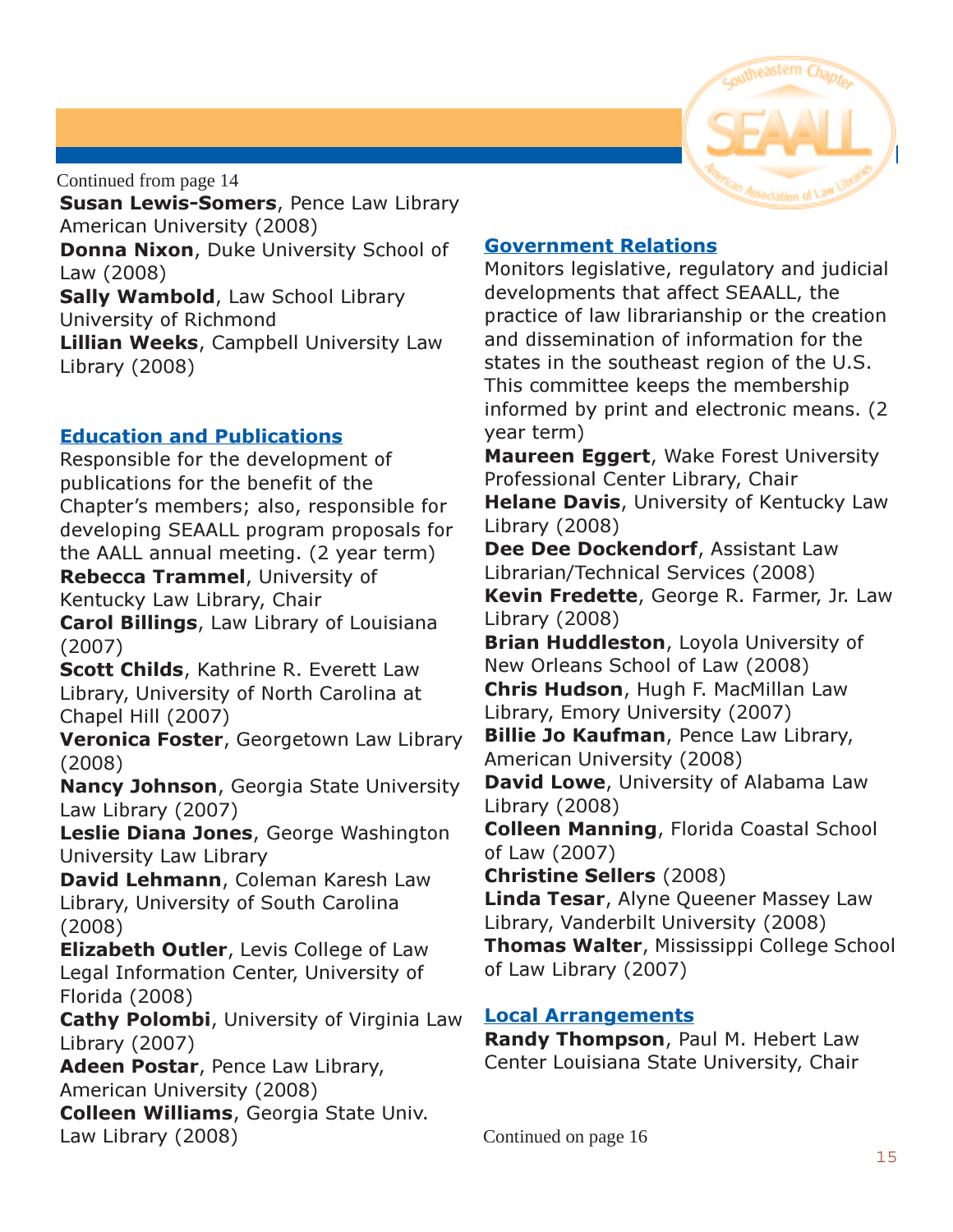

Jean Allen, Southern University Law Library

Ajaye Bloomstone, Paul M. Hebert Law Center Louisiana State University Charlene Cain, Paul M. Hebert Law Center, Louisiana State University

Georgia Chadwick, Law Library of Louisiana, Louisiana Supreme Court Megan Garton, Kathrine R. Everett Law

Library, University of North Carolina at Chapel Hill

**Marie Louis, Southern University Law** Library

Maralena Murphy, U.S. Courts Library, 5th Circuit

Kay Naar, Paul M Hebert Law Center, Louisiana State University

Denise Uzee, Kean, Miller, Hawthorne

#### **Membership**

Promotes chapter membership and vitality within the region, maintains and distributes a biannual membership directory and coordinates activities for new members, retiring members and the organization. (2 year term)

Rebekah (Becky) Maxwell, Coleman Karesh Law Library, University of South Carolina, Chair

Nancy Adams, Georgia State University College of Law Library (2007)

Shyama Agrawal, Duke University School of Law (2008)

Georgia Chadwick, Law Library of Louisiana (2007)

Edward T. Hart, Chiles Legal Information Center, University of Florida College of Law (2008)

Amy Osborne, University of Kentucky Law Library (2007)

Frosty Owen, Hunton & Williams (2007)

Mary Jane Slipsky, Nelson Mullins Riley & Scarborough LLP (2008) Linda Sobey, Florida A & M University, College of Law Library (2008)

#### Newsletter and Public Relations

Responsible for the publication of the "Southeastern Law Librarian" four times a year. (2 year term)

**Steve Melamut, University of North** Carolina at Chapel Hill Law Library, Editor Marcia Baker, Wake Forest University Professional Center Library (2007)

Karin Den Bleyker, Mississippi College Law Library (2007)

**Stacy Etheredge, Coleman Karesh Law** Library, University of South Carolina (2008)

**Stacy Lane, University of Mississippi Law** Library (2008)

Catherine (Cathy) Lemann, Law Library of Louisiana (2007)

Nichelle Perry, North Carolina Central University School of Law Library (2008) Carolyn Santanella, Smith Moore, LLP (2008)

**Etheldra Scoggin, Loyola University Law** Library (2007)

#### **Nominations**

Carol Nicholson, Kathrine R. Everett Law Library, University of North Carolina at Chapel Hill Chair

Carol Billings, Law Library of Louisiana, Louisiana Supreme Court

Kathy Crosslin, Kilpatrick Stockton LLP **Steve Hinckley, Coleman Karesh Law** Library, University of South Carolina